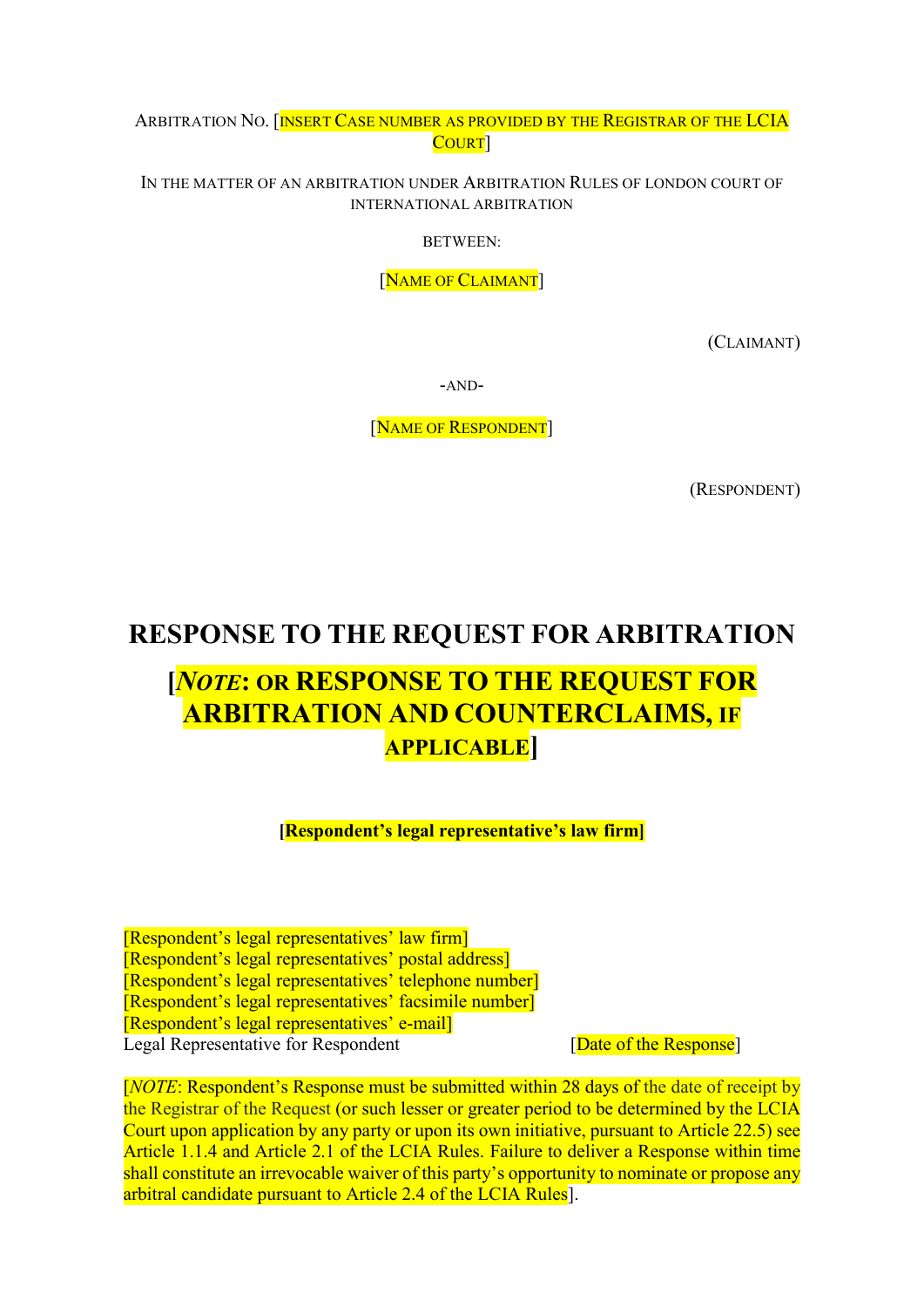#### I. INTRODUCTION

- 1. This Response to Claimant's Request for Arbitration (hereinafter the "Response"), **OPTIONAL:** together with its Exhibits numbered R-1 to R- $[\cdot]$ , is submitted on behalf of [Name of Respondent] (hereinafter "Respondent") pursuant to Article 2 of Arbitration Rules of London Court of International Arbitration in force as from 1 October 2014 (the "LCIA Rules").
- 2. In this Response, unless otherwise stated, Respondent adopts the abbreviations used in Claimant's Request for Arbitration.
- 3. Unless otherwise stated, capitalised terms shall have the meanings given to them in the Request.
- 4. Unless expressly admitted, each paragraph of the Request and all of the claims advanced by the Claimant in the Request are denied by Respondent. **[NOTE: Article** 2.1(ii) of LCIA Rules]
- 5. Pursuant to Article 2 of LCIA Rules, this Response contains information concerning the following:
	- i. The name, description and contact information of each of the Parties (II);
	- ii. Respondent's comments as to the Arbitral Tribunal's jurisdiction (III);
	- iii. Respondent's position as regards the nature and circumstances of the dispute (IV);
	- iv. Respondent's comments concerning the composition of the Arbitral Tribunal  $(V);$
	- v. Respondent's comments as to the place of arbitration, the applicable rules of law and the language(s) of the arbitration (VI);
	- vi. Respondent's counterclaims and/or cross claims  $\left[ \text{if applicable} \right]$  (VII);
	- vii. Relief sought (VIII); and
	- viii. Confirmation of the delivery of the Response to all other parties (IX)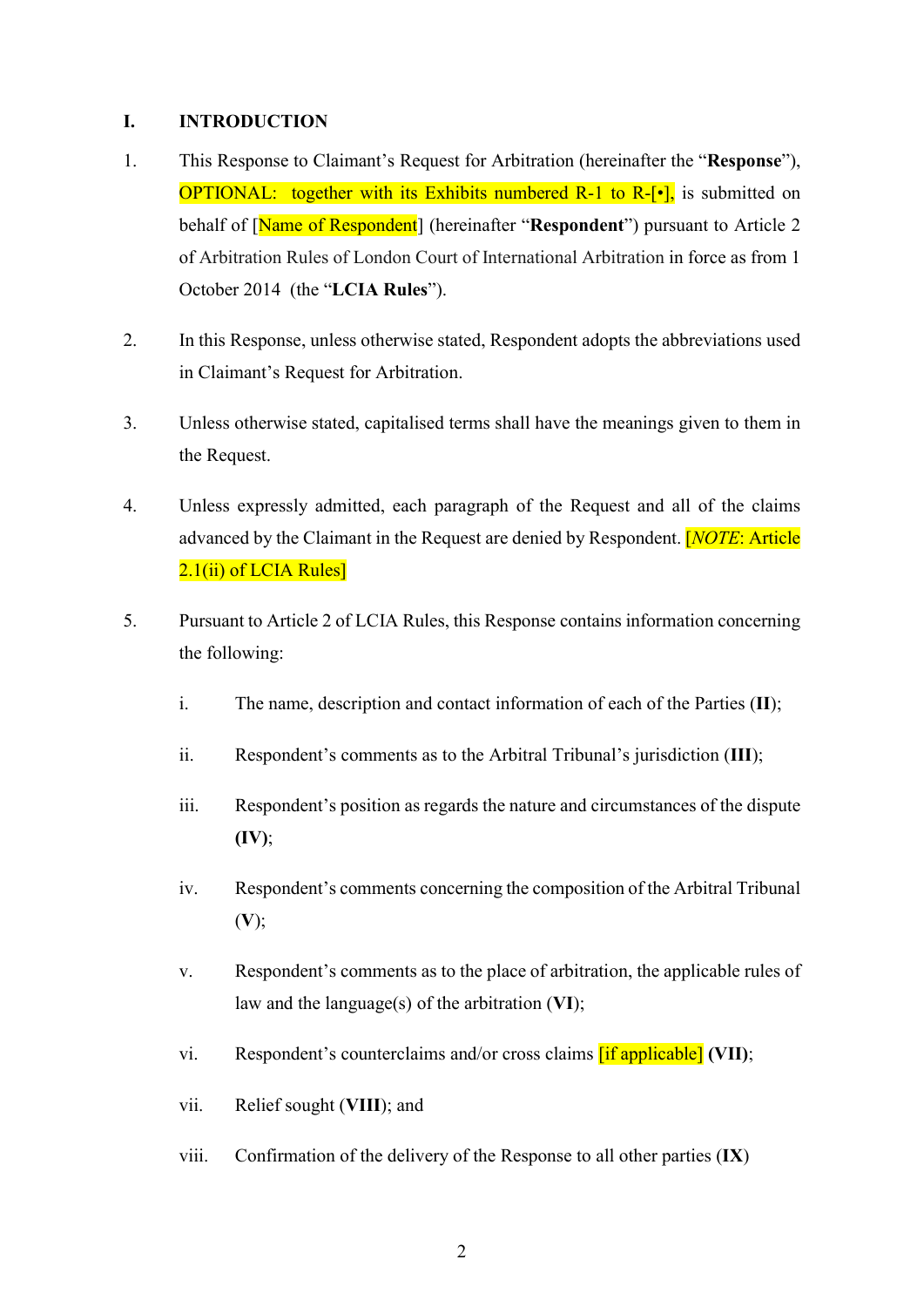## II. THE PARTIES **NOTE: ARTICLE 2.1(I) LCIA RULES**

#### A. Respondent

- 6. Respondent is [Name of Respondent], a company registered under the laws of [Name of country or jurisdiction], with its registered office located at [Complete] postal address]. [Insert brief description of Respondent's business activity, industry sector, size of business, number of employees, market position, revenue, etc., as relevant.]
- 7. Respondent's postal address is:

[Respondent's name] [Respondent's postal address in full] [Attention: name of Respondent's director] [Respondent's telephone number] [Respondent's facsimile number] [Respondent's e-mail]

8. Respondent's legal representatives, to whom all correspondence should be sent in this arbitration, are:  $[NOTE: Article 2.1(i) LCHA Rules]$ 

> [Respondent's legal representatives' law firm] [Name of the partner in charge of representing Respondent] [Names of other lawyers] [Respondent's legal representatives' postal address] [Respondent's legal representatives' telephone number] [Respondent's legal representatives' facsimile number] [Respondent's legal representatives' e-mail]

## B. Claimant

9. Claimant is [Name of Claimant], a company registered under the laws of [Name of country or jurisdiction], with its registered office located at [Complete postal] address]. [Insert brief description of Claimant's business activity, industry sector, size of business, number of employees, market position, revenue, etc., as relevant.

## III. RESPONDENT'S COMMENTS AS TO THE ARBITRAL TRIBUNAL'S JURISDICTION [*NOTE*: ARTICLE 2.1(II) LCIA RULES]

10. [*NOTE* if jurisdiction is contested] [Arguments] As a result, an Arbitral Tribunal lacks jurisdiction to hear any dispute between Claimant and [name of Respondent] or any complaints which Claimant purports to have in relation to [name of Respondent].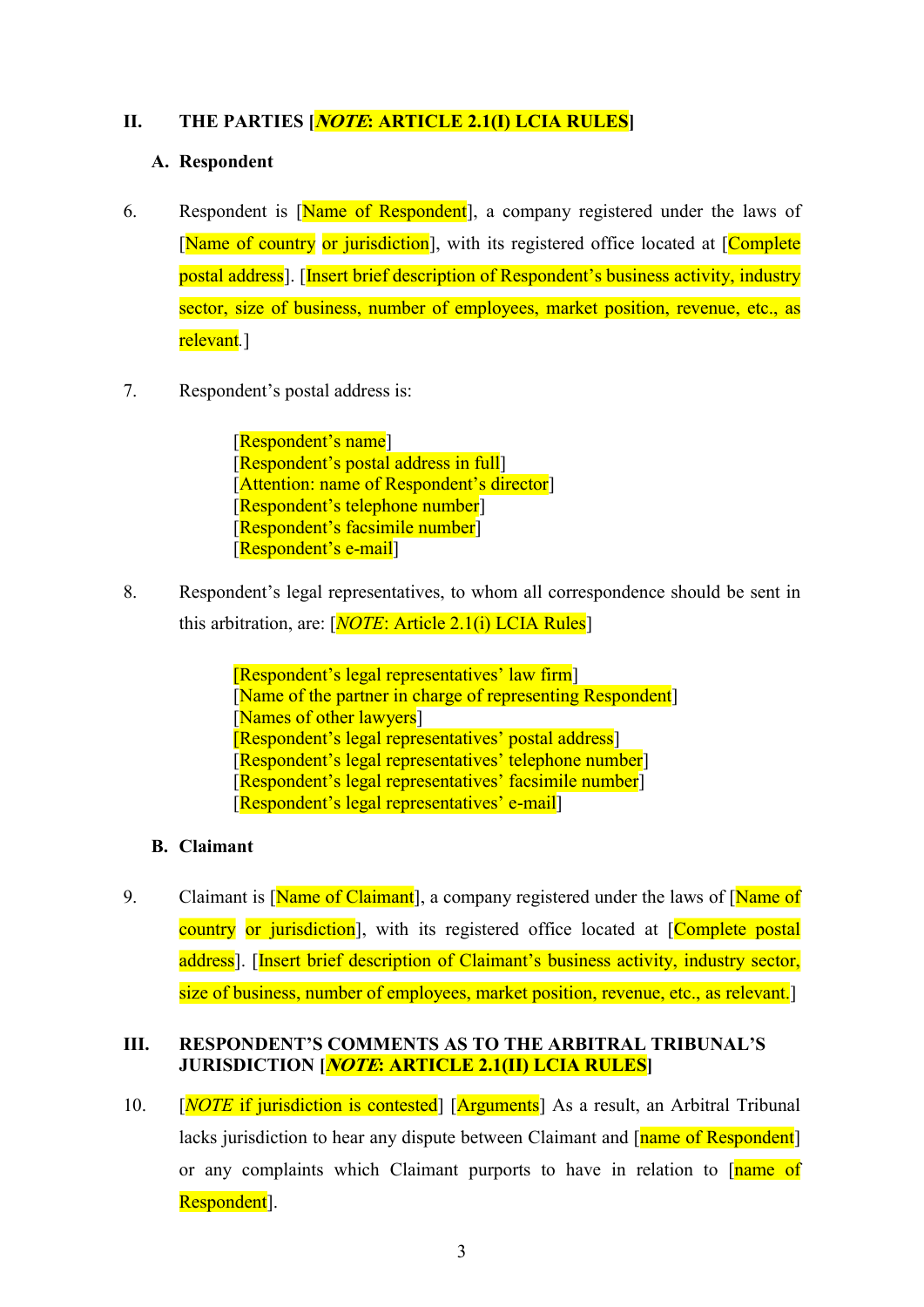## IV. THE NATURE AND CIRCUMSTANCES OF THE DISPUTE [*NOTE*: ARTICLE 2.1(II AND III) LCIA RULES]

## (a) Factual Background

- 11. [Explain factual background of the dispute from Respondent's perspective, in the event that Respondent does not fully confirm the claims advanced by Claimant
	- (b) The Parties' Respective Legal Obligations
- 12. **[Cite and explain relevant contractual or legal provisions]**

## V. RESPONDENT'S COMMENTS CONCERNING THE COMPOSITION OF THE ARBITRAL TRIBUNAL *[NOTE*: ARTICLE 2.1(IV) AND (V) LCIA RULES]

13. In its Request for Arbitration, Claimant nominated [name of arbitrator] as [Co-Arbitrator / Sole Arbitrator<sup>]</sup>, whose contact information is:

> [Arbitrator's name] [Arbitrator's postal address in full] [Arbitrator's telephone number] [Arbitrator's facsimile number] [Arbitrator's e-mail]

- 14. [*NOTE*: if Respondent contests the Arbitrator nominated by Claimant] Respondent contests the nomination of  $\lceil$  name of arbitrator  $\rceil$  on the grounds that  $\lceil$  arguments  $\rceil$ .
- 15. **INOTE:** ability of Respondent to appoint arbitrator depends on the terms of the arbitration agreement] Respondent nominates [name of arbitrator] to serve as [Co-Arbitrator / Sole Arbitrator<sup>]</sup>, whose details are the following:

[Arbitrator's name] [Arbitrator's postal address in full] [Arbitrator's telephone number] [Arbitrator's facsimile number] [Arbitrator's e-mail]

16. [NOTE: ability of Respondent to comment on the number of arbitrators, their qualifications and identities]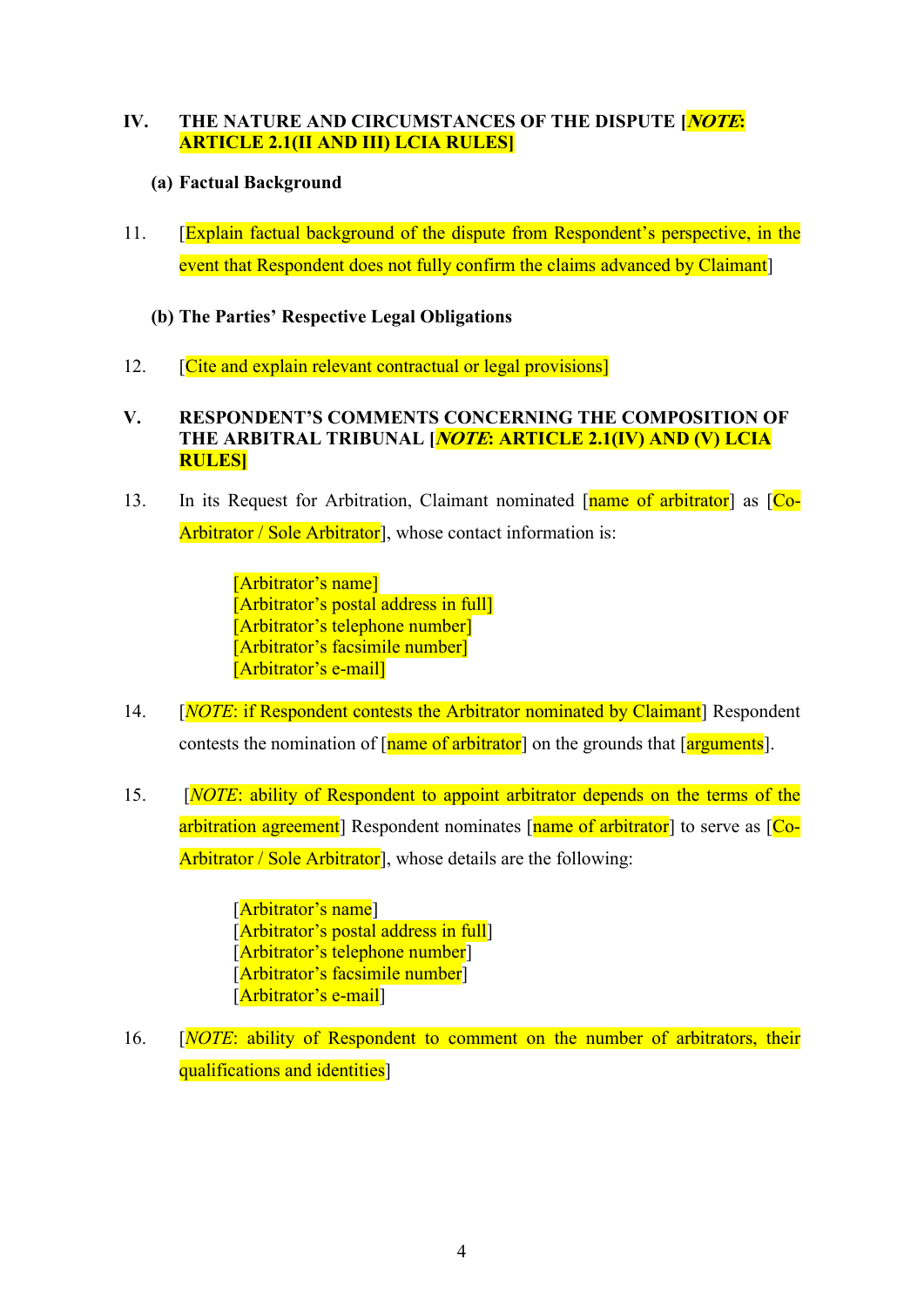## VI. RESPONDENT'S COMMENTS AS TO THE PLACE OF ARBITRATION, THE APPLICABLE RULES OF LAW AND THE LANGUAGE OF THE ARBITRATION [NOTE: ARTICLE 2.1(IV) LCIA RULES]

[NOTE: ability of Respondent to comment on any procedural matter upon which the parties have agreed in writing or in respect of which the Respondent makes any proposal]

#### (a) The Arbitral Seat

17. [Insert Respondent's comments as to the place of arbitration. Respondent may confirm the statement made by Claimant in the Request. In case of nonconfirmation, Respondent should state its choice and reasons.]

#### (b) Governing Law

- 18. **Insert Respondent's comments as to the governing law. Respondent may confirm** the statement made by Claimant in the Request. In case of non-confirmation, Respondent should state its choice and reasons.]
	- (c) The Language(s) of Arbitration
- 19. **[Insert Respondent's comments as to the language(s) of the arbitration. Respondent** may confirm the statement made by Claimant in the Request. In case of nonconfirmation, Respondent should state its choice and reasons.]
- 20. *COPTIONAL:* Respondent may make a response to any other procedural matter upon which the parties have already agreed in writing or in respect of which the Respondent makes any proposal under the Arbitration Agreement]

#### VII. [OPTIONAL] RESPONDENT'S DEFENCE AND COUNTERCLAIMS [AND/OR CROSS CLAIMS] [NOTE: ARTICLE 2.1(III) LCIA RULES]

- (a) Respondent's defence to Claimant's claims in the Request
- (b) Factual Background to Counterclaims [and/or cross claims]
- 21. [Explain Claimant's conduct which gives rise to the counterclaims and/or crossclaim.]
	- (c) Claimant's Violations of Its Legal Obligations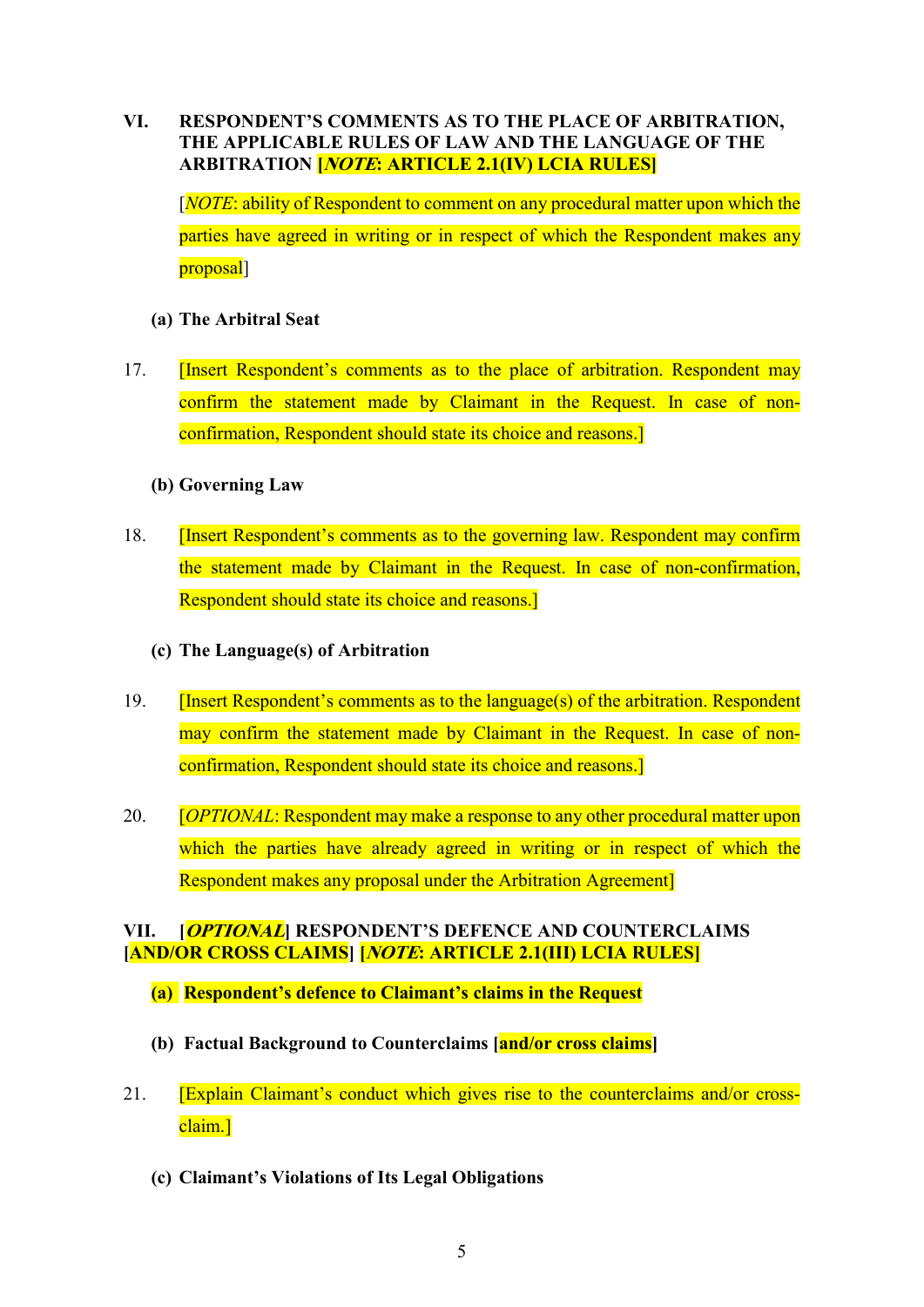22. [Explain basis of Claimant's or any other party's liability]

#### (d) Respondent Has Suffered Losses of [amount] for Which Claimant Is Liable

23. [Provide preliminary estimate of Respondent's losses]

#### VIII. RELIEF SOUGHT

- 24. Respondent rejects Claimant's claims as set out in its Request and rejects the relief sought in its Request.
- 25. Respondent respectfully requests the Arbitral Tribunal to:
	- i. [NOTE in the event that Respondent contests jurisdiction] dismiss all Claimant's claims on the ground of an Arbitral Tribunal's lack of jurisdiction with respect to a dispute between Claimant and [Respondent's name].
	- ii. Dismiss Claimant's claim in their entirety;
	- iii.  $[NOTE$  if there are counterclaims<sup>†</sup> declare that Claimant has violated its obligations under  $\sqrt{\frac{\text{contract}}{\text{ }}\theta}$  other basis for liability];
	- iv. [NOTE if there are counterclaims] order Claimant to compensate Respondent for the damages and losses suffered as a result of Claimant's conduct, currently estimated to be in the amount of *[insert estimation of* damages suffered by Respondent]; [*NOTE*: Article 2.1(iii) LCIA RULES]
	- v.  $[NOTE$  if there are cross-claims<sup>†</sup> declare that any other party has violated its obligations under  $\sqrt{\frac{\text{contract}}{\text{}}$  other basis for liability];
	- vi.  $[NOTE\$  if there are cross-claims order any other party to compensate Respondent for the damages and losses suffered as a result of any other party's conduct, currently estimated to be in the amount of *[insert estimation*] of damages suffered by Respondent]; [NOTE: Article 2.1(iii) LCIA RULES]
	- vii. order Claimant  $\left[ \text{or Claimant and/or any other party} \right]$  to pay all arbitration costs, including Respondent's legal representative's costs and expenses; and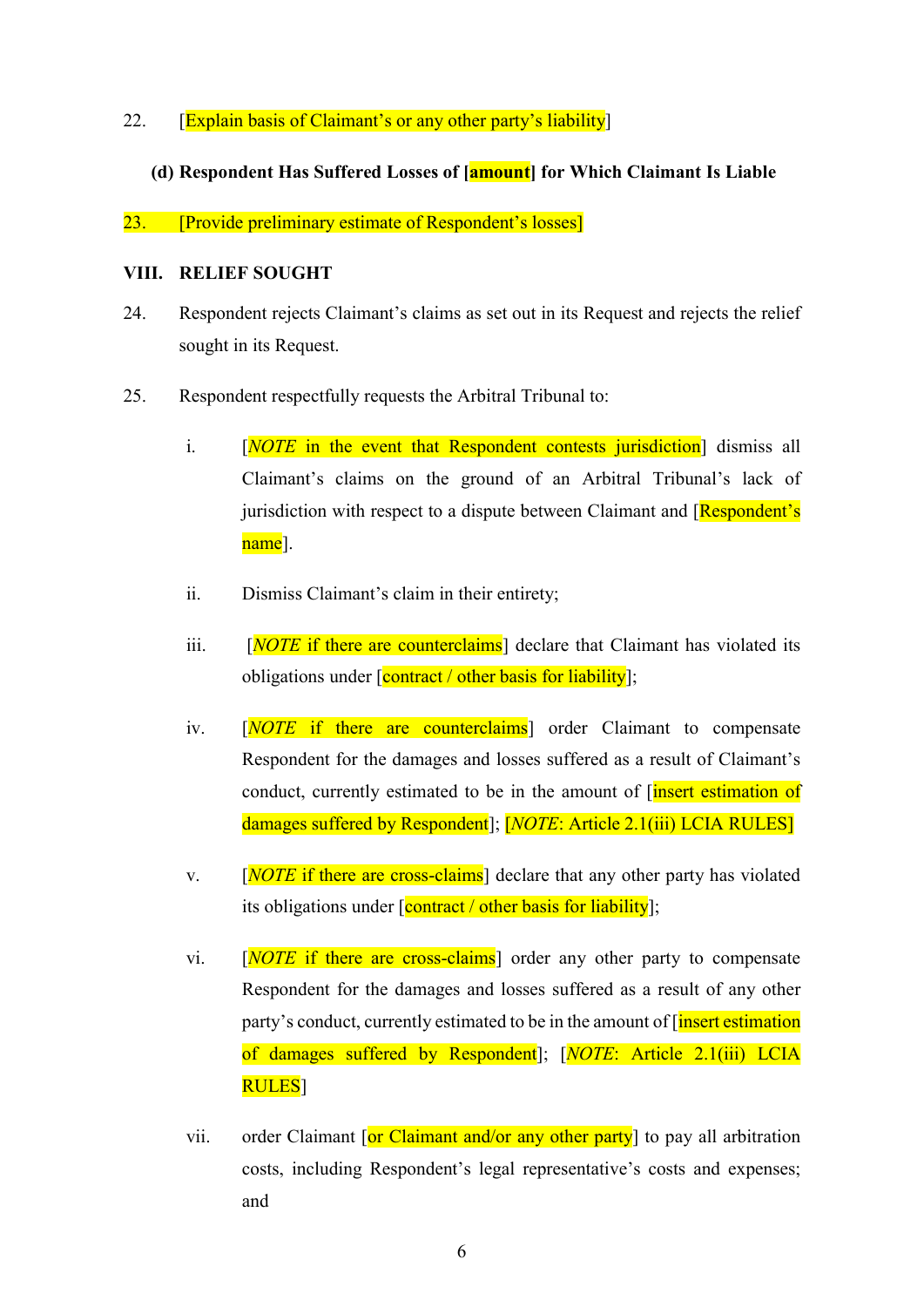- viii. order Claimant  $\sigma$  Claimant and/or any other party to pay the interest rate of [insert the interest rate that is arguably applicable] on all of the amounts as of the date these amounts were due, until the date of their effective payment.
- ix. order any further and/or additional relief as the Tribunal may deem appropriate.
- 26. Respondent reserves its right to further develop its arguments and the amount of relief it is seeking.

## IX. CONFIRMATION OF DELIVERY OF THE RESPONSE TO ALL OTHER PARTIES

27. Pursuant to Article 2.1(vi) of the LCIA Rules, Claimant is delivering copies of the Response (including all accompanying documents) to all other parties to the arbitration.

[NOTE: delivery must be supported then or as soon as possible thereafter by documentary proof of actual delivery (including date of delivery) or, if actual delivery is demonstrated to be impossible, sufficient information as to any other effective form of notification. Article 2.1 (vi) of the LCIA Rules]

[*NOTE*: The Response and all accompanying documents may be submitted to the Registrar in electronic form (as email attachments) or in paper form or in both forms. If in paper form, the Response shall be submitted in two copies where a sole arbitrator is to be appointed or in four copies if three arbitrators are to be appointed. Article 2.2 of the LCIA Rules]

Respectfully submitted,

[Signature of Respondent's legal representative]

 [Name of lawyer representing Respondent] Legal representative for Respondent [Respondent's legal representatives' postal address] [Respondent's legal representatives' telephone] [Respondent's legal representatives' facsimile number] [Respondent's legal representative's e-mail] [Date of the Response]